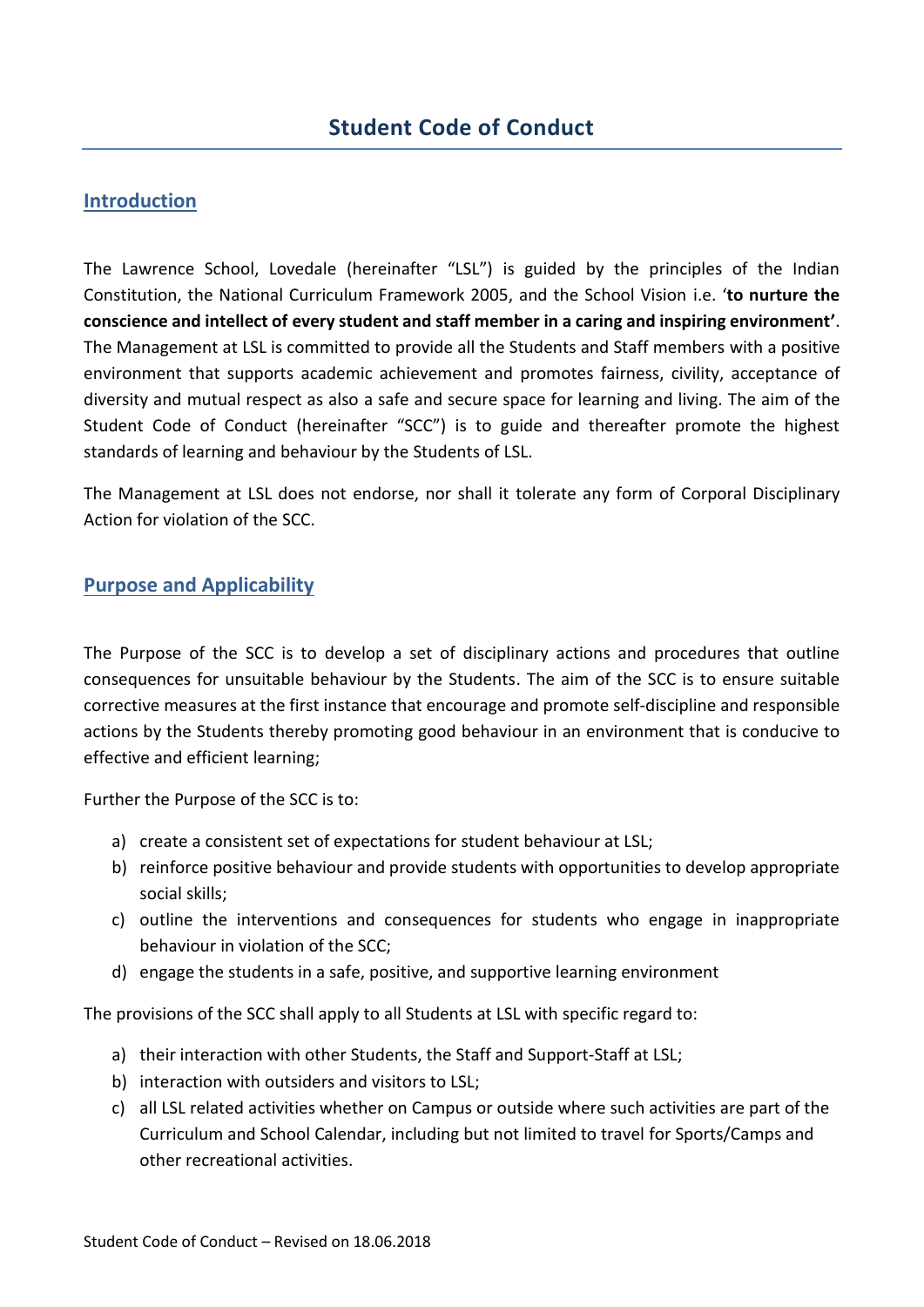## **General Guidelines and Principles of the SCC**

In all instances it would be important to keep the parent informed on the misconduct and violations of the Students. The following are the general guidelines and principles on which the Student Code is based. Violations and the resulting disciplinary action and consequences shall be dealt with by the School disciplinary committee.

- 1. **Respect and Compassion:** Senior students MUST be understanding and helpful while the juniors shall respect and learn from them. A high standard of self-discipline and behaviour is expected from all. Students are expected to take responsibility for their own actions and to show courtesy and respect to all school staff, visitors, and to one another. Older students MUST take care of the young ones.
- 2. **Social Environment:** The social atmosphere shall be congenial, fun and emotionally secure. There shall be NO alienation, isolation, ostracism, fear or physical hurt. Relationships shall be healthy and happy among all students. There shall be no intimacy, physical or emotional.
- 3. **Behaviour towards Staff/Support-Staff/Outsiders and Visitors:** Students shall greet and be respectful towards every member of the school staff/Support-Staff/Outsiders and Visitors. Students shall communicate politely at all times. No member of the Staff shall be challenged verbally and physically. Students should extend all courtesies to the Staff members.
- 4. **Student Possessions:** All property of the Students shall be labelled. Only those items outlined in the Kit List provided by school shall be in possession of the Students. Each student will possess a complete set of text books, stationery and notebooks. Other requirements may be procured after permission from the concerned staff member.
- 5. **Prohibited Items:** Students are NOT allowed to possess electronic devices, electrical gadgets, jewellery, money, credit or debit cards, dangerous items and substances such as matches, aerosols, cigarettes, alcohol, drugs, fireworks, knives, and chemicals forbidden by law. Should a Parent or Student have doubts as to whether an item falls within the Prohibited list, they shall speak to their respective House Masters/House Mistresses and seek a clarification for the same.
- 6. **Learning Environment:** Students shall consider the classrooms (including labs, library and gymnasium, activity rooms) to be a sacred space in their learning environment. Classroom notice boards will be used effectively for display by students or staff to enhance and share their learning. Furniture will be aligned appropriately, books and bags kept in a suitable place, display work preserved and litter thrown in the garbage bin. Students will be quiet and settled in their seats. Students shall not miss classes, or leave the classroom without being excused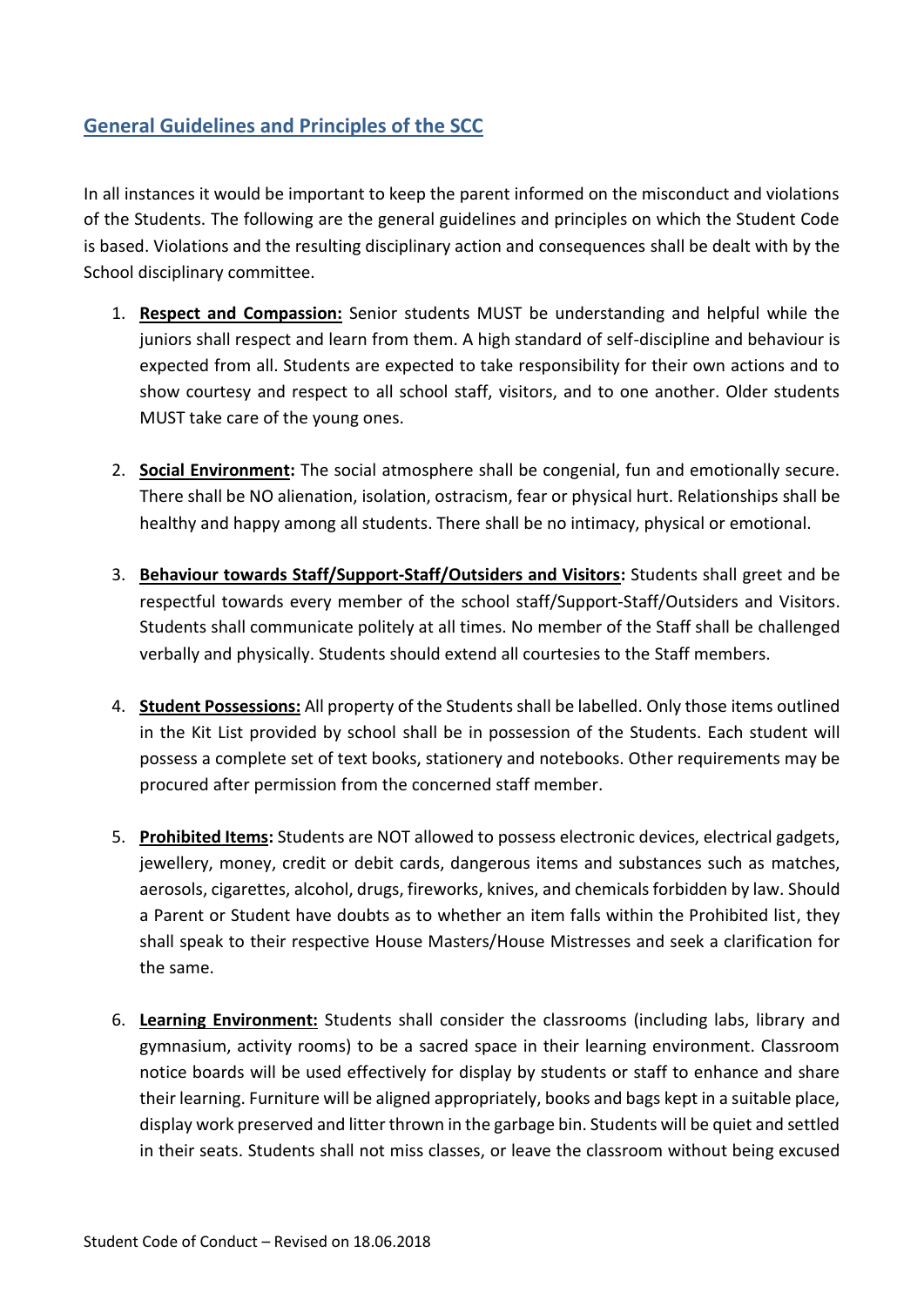by the teacher. Students shall be responsible for protecting the Smart Class (and any other technological) devices.

- 7. **Dorm Rooms & Grooming:** The Dorm is home to the students. It is a safe and enjoyable place for students to rest, recreate and interact. Students shall keep the dorm very clean. They shall make their own beds, keep their cupboards clean and tidy, polish their shoes and maintain their kit. Matrons and House Masters/House Mistresses shall regularly inspect the student kit. Students shall have their baths as per routine, be groomed properly and wear proper school uniform at all times. Students should endeavour to be presentable and dress appropriately at all times. Boys shall not be permitted to keep long hair and sport beard, other than for religious purposes. Girls shall wear only a single pair of ear studs. Students are not allowed to colour their hair. Girls will keep their hair tied while in uniform.
- 8. **Dining Hall Etiquette:** Students shall be punctual for all meals in the dining hall and enter and exit the same in an orderly manner. They shall sit according to their assigned places, house wise. They shall follow appropriate table manners. They shall NOT waste food. All students shall get equal share of the food served. All students shall follow the signals when the Grace bell is rung. There will be absolute silence during Grace. Students will stand smartly during Grace. Students will welcome visitors when they visit the dining hall. They will wait for visitors to leave the hall, before exiting the hall themselves.
- 9. **Miscellaneous:** Students in ALL schools shall form up and move in an orderly manner for activities and games. They will walk on the right side of the road in an orderly manner and will report to the teacher concerned. Students who visit the hospital will carry a Hospital slip duly signed by the House Master/ House Mistress, or a teacher.
- 10. **Use of Internet:** Students are responsible for good behaviour when using the internet, which is provided for them to research and to communicate with others. The Students should understand that Internet access is a privilege and its use requires a degree of responsibility.Violations for the breach of the use of the Internet shall be dealt with strictly.
- 11. **Proper Conduct and Good Sportsmanship**: Students shall at all times represent themselves and LSL with honour, proper conduct, and good sportsmanship. They shall understand that healthy competitionis encouraged, but disrespect for participants is against the spirit of sportsmanship. They shall confine the competitiveness of the game to the field, and in particular behave properly both before and after games. Students shall comply fully with the rulings of the officials. In no way, either by voice, action or gesture, shall they demonstrate their dissatisfaction with the decisions made. When LSL hosts any Sports/Games events the Students (whether players or spectators) shall welcome all participating teams and treat them with highest regard and respect.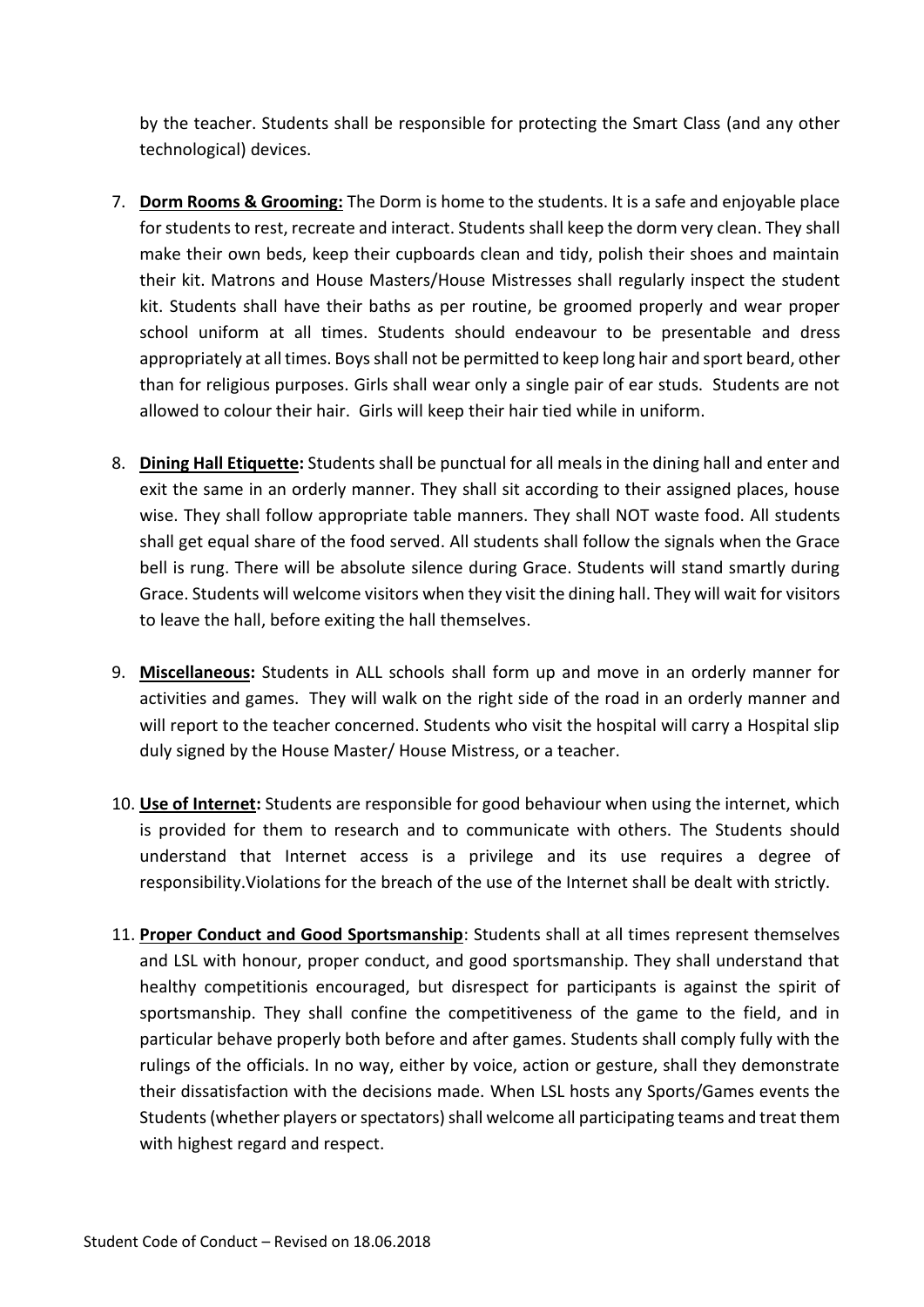## **Disciplinary Procedures**

The Management at LSL understands that each and every act of violation or unsuitable behaviour by Students has to be dealt with great care and specific action, including necessary counselling of the Students. Any disciplinary action should be proportionate to the violation.

At no point shall any disciplinary procedure be adopted without first giving an opportunity to a violator of being heard.

In order to treat each instance of inappropriate behaviour by Students the following procedures shall be adopted:

- 1. In all cases of harassment (Sexual abuse, bullying etc.) the School shall follow the guidelines given in the Child Protection Policies and Acts as applicable.
- 2. Card System: A Card System shall be adopted for certain violations of the SCC. At each instance a card may be issued to a Student only after having recorded the violation in writing in the House Anecdotal register and giving the Student an opportunity of being heard.
	- a. *Prefects Card*: The Prefectorial System at LSL is a means to assist the Staff in ensuring discipline through the School. The Prefects in consultation with the House Master/House Mistress may exercise limited authority through the Card System for violations of the SCC.
	- b. *House Master/House Mistress Card*: Depending on the seriousness of the violation, the House Masters/House Mistress may also give a card for specific violation of Dormitory /Dining Hall behaviour. In any event two Prefects cards shall automatically result in one House Masters/House Mistress Card.
	- c. *Deputy Headmaster Card:* With specific regard to violations of classroom behaviour and Academic misconduct, the DHM may issue a card upon being informed of such violation by a member of the Staff.
	- d. *Headmaster Card:* The HM card may be issued in cases of habitual violations and where at least three House Masters / House Mistress Cards and/or two DHM Cards have been issued. Once the HM card has been issued the same shall be recorded in the Student file and shall form part of the School record of the Student.

All violations of the SCC by the *Prefectorial Body* shall be dealt with by the Headmaster / Deputy Headmaster directly in consultation with the respective MIC/House Master/House Mistress.

3. Corrective and Counselling Procedures: Not all violations of the SCC require disciplinary action. In certain instances a violation may warrant certain corrective action and counselling may be imperative to rectify the inappropriate behaviour. The corrective action as